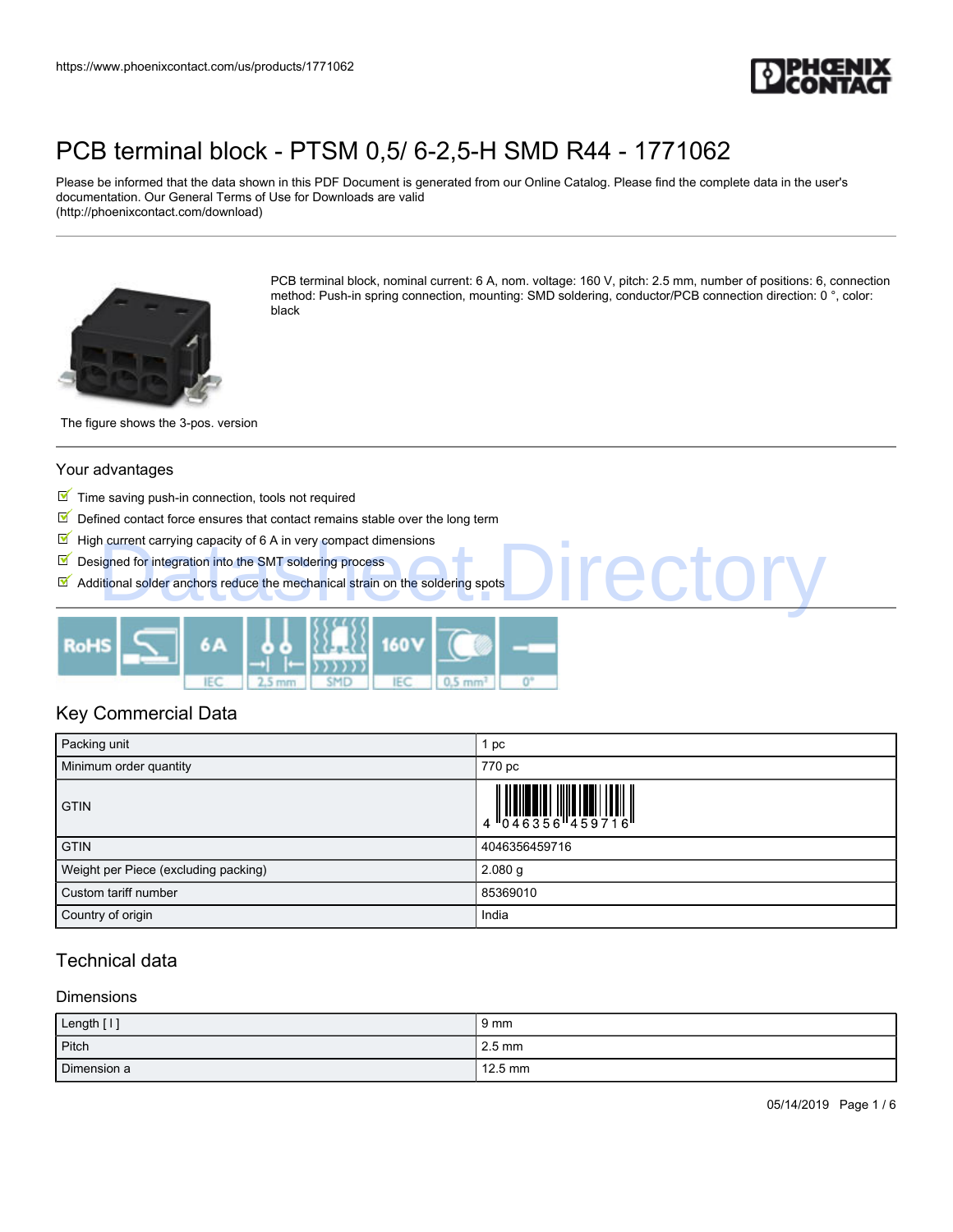

## Technical data

### Dimensions

| Width [w]  | $17.6$ mm |
|------------|-----------|
| Height     | l 5.12 mm |
| Height [h] | l 5.12 mm |

### General

| Range of articles                      | PTSM 0,5/-H-SMD       |
|----------------------------------------|-----------------------|
| Insulating material group              | Illa                  |
| Rated surge voltage (III/3)            | 2.5 kV                |
| Rated surge voltage (III/2)            | 2.5 kV                |
| Rated surge voltage (II/2)             | 2.5 kV                |
| Rated voltage (III/3)                  | 32 V                  |
| Rated voltage (III/2)                  | 160 V                 |
| Rated voltage (II/2)                   | 160 V                 |
| Connection in acc. with standard       | EN-VDE                |
| Nominal current $I_N$                  | 6 A                   |
| Nominal cross section                  | $0.5$ mm <sup>2</sup> |
| Maximum load current                   | 6 A                   |
| Insulating material                    | <b>LCP</b>            |
| Flammability rating according to UL 94 | V <sub>0</sub>        |
| Stripping length                       | 6 mm                  |
| Number of positions                    | 6                     |

### Connection data

| Conductor cross section solid min.                                         | $0.14 \text{ mm}^2$    |
|----------------------------------------------------------------------------|------------------------|
| Conductor cross section solid max.                                         | $0.5$ mm <sup>2</sup>  |
| Conductor cross section flexible min.                                      | $0.2 \text{ mm}^2$     |
| Conductor cross section flexible max.                                      | $0.5$ mm <sup>2</sup>  |
| Conductor cross section flexible, with ferrule without plastic sleeve min. | $0.25$ mm <sup>2</sup> |
| Conductor cross section flexible, with ferrule without plastic sleeve max. | $0.5$ mm <sup>2</sup>  |
| Conductor cross section AWG min.                                           | 26                     |
| Conductor cross section AWG max.                                           | 20                     |

### Standards and Regulations

| Connection in acc. with standard       | EN-VDE         |
|----------------------------------------|----------------|
|                                        | UL             |
| Flammability rating according to UL 94 | V <sub>0</sub> |

### Environmental Product Compliance

|                | - -                                                                                |
|----------------|------------------------------------------------------------------------------------|
| China<br>⊧RoHS | 'UΡ<br>∴unmentallv.<br>"miteo<br>triendly<br>unlim<br>period<br>use<br>- -<br>nv ' |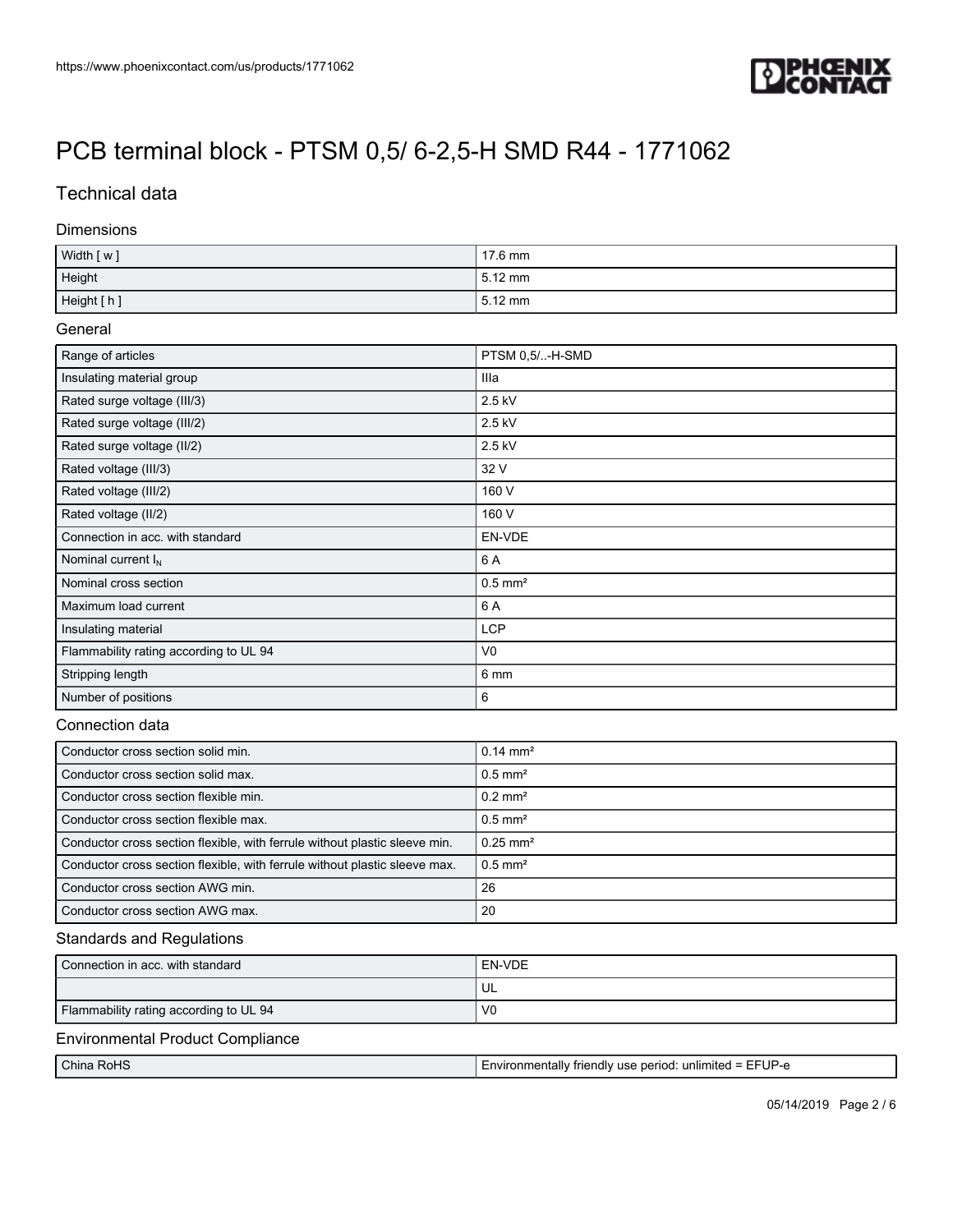

### Technical data

Environmental Product Compliance

No hazardous substances above threshold values

## Drawings

Drilling diagram



Diagram **0 20 40 60 80 100 12 8 4 0** 0 0 = 0,75 mm  $2 \left[ \bigoplus_{n=0}^{\infty} 2,5 \right]$  mm<sup>3</sup> **6 10**  $\bullet$ 0  $\frac{A}{\sqrt{2}}$ <br>  $\frac{B}{\sqrt{2}}$ <br>  $\frac{C}{\sqrt{2}}$ <br>  $\frac{C}{\sqrt{2}}$ <br>  $\frac{C}{\sqrt{2}}$ <br>  $\frac{C}{\sqrt{2}}$ <br>  $\frac{C}{\sqrt{2}}$ <br>  $\frac{C}{\sqrt{2}}$ <br>  $\frac{C}{\sqrt{2}}$ <br>  $\frac{C}{\sqrt{2}}$ <br>  $\frac{C}{\sqrt{2}}$ <br>  $\frac{C}{\sqrt{2}}$ <br>
Ambient temperature [°C]

Dimension M: 17.7 mm

Dimensional drawing



Dimensional drawing



## **Classifications**

eCl@ss

| eCl@ss 4.0 | 27141109 |
|------------|----------|
| eCl@ss 4.1 | 27141109 |
| eCl@ss 5.0 | 27141190 |
| eCl@ss 5.1 | 27261100 |
| eCl@ss 6.0 | 27261100 |

05/14/2019 Page 3 / 6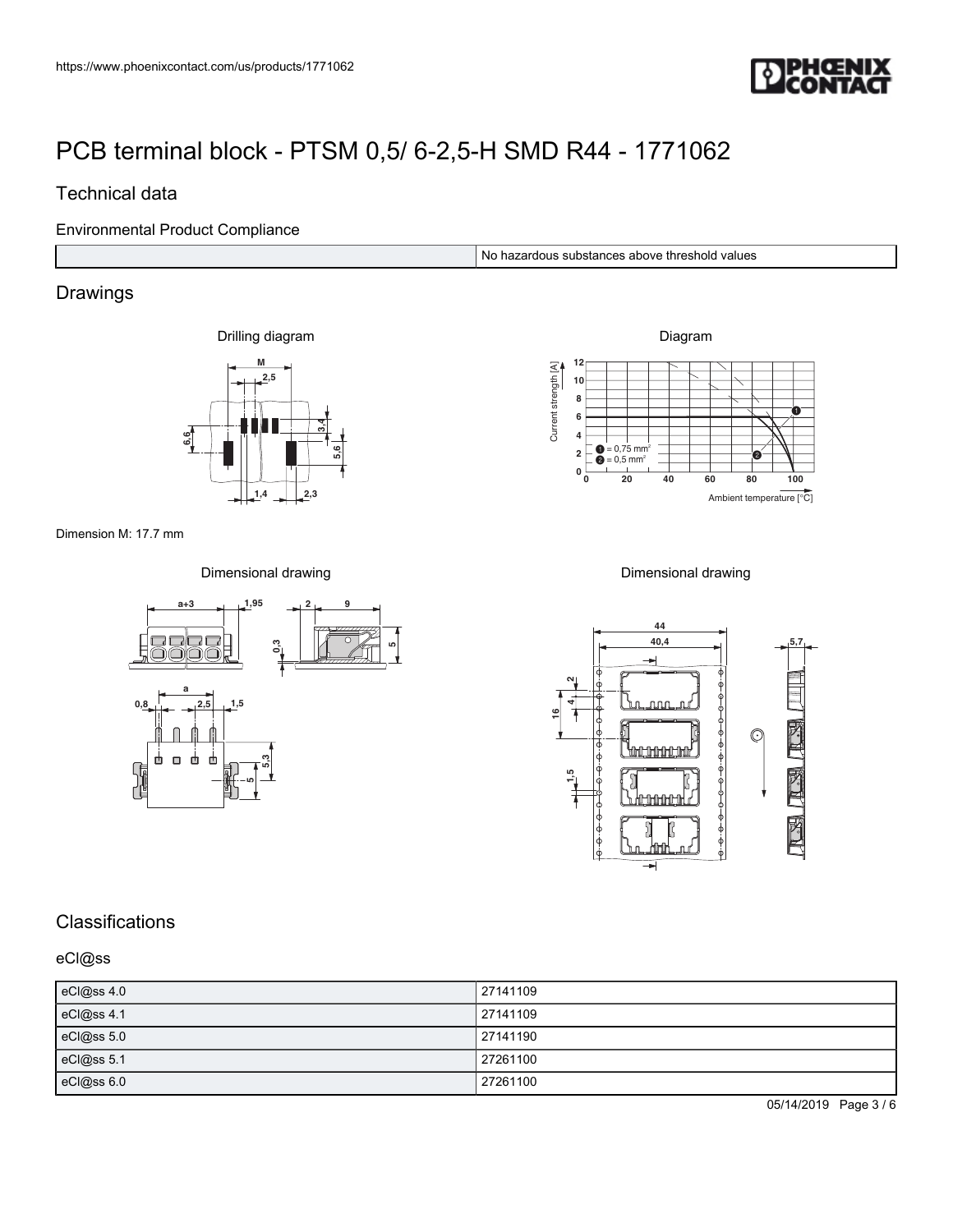

## **Classifications**

### eCl@ss

| eCl@ss 7.0 | 27440401 |
|------------|----------|
| eCl@ss 8.0 | 27440401 |
| eCl@ss 9.0 | 27440401 |

### ETIM

| ETIM 3.0        | EC001121 |
|-----------------|----------|
| ETIM 4.0        | EC002643 |
| ETIM 5.0        | EC002637 |
| <b>ETIM 6.0</b> | EC002643 |
| ETIM 7.0        | EC002643 |

### UNSPSC

| UNSPSC 6.01          | 30211801 |
|----------------------|----------|
| <b>UNSPSC 7.0901</b> | 39121432 |
| UNSPSC 11            | 39121432 |
| <b>UNSPSC 12.01</b>  | 39121432 |
| UNSPSC 13.2          | 39121432 |

## Approvals

Approvals

#### Approvals

UL Recognized / VDE Zeichengenehmigung / EAC / cULus Recognized

Ex Approvals

 $\sqrt{ }$ 

### Approval details

| UL Recognized              | AT | http://database.ul.com/cgi-bin/XYV/template/LISEXT/1FRAME/index.htm |       | E118976-20130619 |
|----------------------------|----|---------------------------------------------------------------------|-------|------------------|
|                            |    |                                                                     | B     |                  |
| Nominal voltage UN         |    |                                                                     | 150 V |                  |
| Nominal current IN         |    |                                                                     | 5 A   |                  |
| mm <sup>2</sup> /AWG/kcmil |    |                                                                     | 26-18 |                  |

٦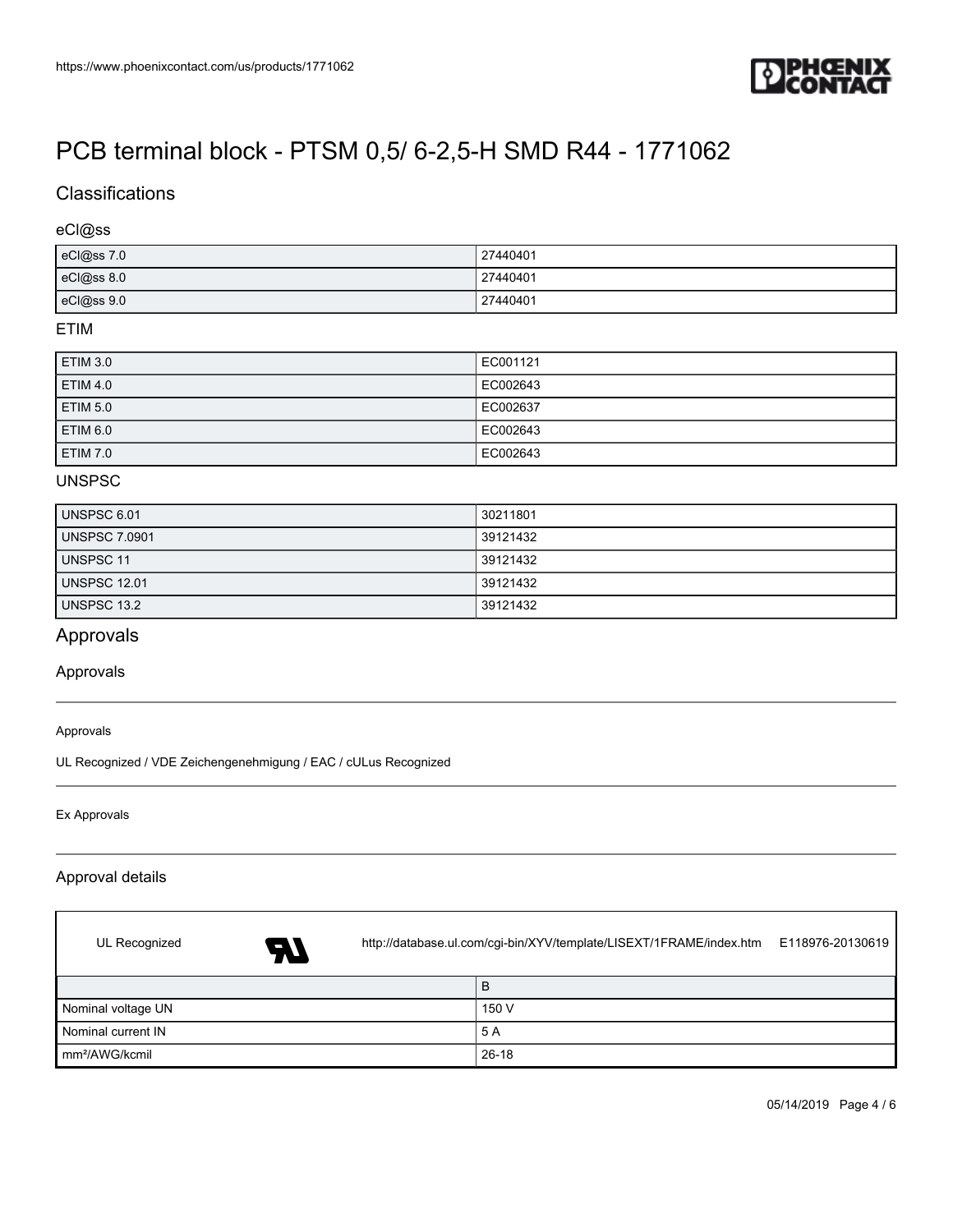

## Approvals

| VDE Zeichengenehmigung | Έ            | http://www2.vde.com/de/Institut/Online-Service/<br>VDE-gepruefteProdukte/Seiten/Online-Suche.aspx |       | 40048725        |
|------------------------|--------------|---------------------------------------------------------------------------------------------------|-------|-----------------|
|                        |              |                                                                                                   |       |                 |
| <b>EAC</b>             | EAI          |                                                                                                   |       | B.01742         |
|                        |              |                                                                                                   |       |                 |
| cULus Recognized       | $\mathbf{L}$ | http://database.ul.com/cgi-bin/XYV/template/LISEXT/1FRAME/index.htm                               |       | E60425-20030527 |
|                        |              |                                                                                                   | B     |                 |
| Nominal voltage UN     |              |                                                                                                   | 150 V |                 |
| Nominal current IN     |              |                                                                                                   | 5 A   |                 |

### Accessories

Accessories

Cable end sleeve

[Ferrule - AI 0,25- 6 BU - 3203040](https://www.phoenixcontact.com/us/products/3203040)

Ferrule, sleeve length: 6 mm, length: 10.5 mm, color: blue

mm²/AWG/kcmil 26-20

### [Ferrule - AI 0,25- 6 YE - 3203024](https://www.phoenixcontact.com/us/products/3203024)

Ferrule, sleeve length: 6 mm, length: 10.5 mm, color: yellow

05/14/2019 Page 5 / 6